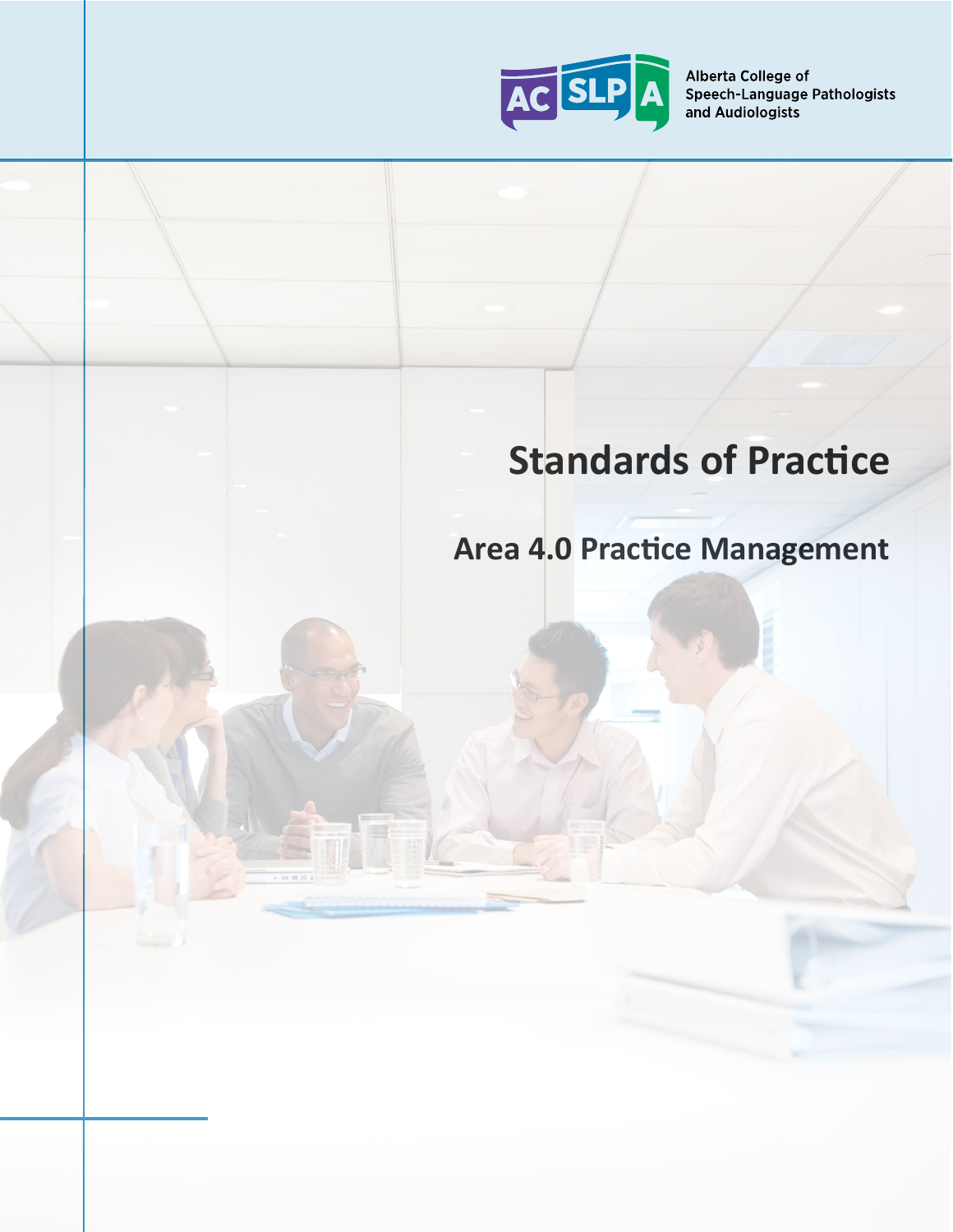**Effective September 2015; Revised June 2022 Standard Area 4.0 Practice Management**



Alberta College of Speech-Language Pathologists and Audiologists

### 4.1 Safety and Risk Management

#### **Standard**

A regulated member of ACSLPA practices in compliance with occupational health, safety and risk management legislation and requirements in all practice settings.

#### Indicators

To demonstrate this standard, the regulated member will:

- a) Comply with occupational health and safety legislation and agency/employer policies/ procedures related to safe work practices.
- b) Participate in appropriate training related to occupational health and workplace safety.
- c) Identify and manage potential risks that may impact safety in the work environment (e.g., working alone, environmental hazards).
- d) Respond to adverse events and emergency situations to minimize impact and participate in processes to document and prevent future occurrences.
- e) Ensure the safe handling and cleanliness of equipment/supplies and potentially infectious substances according to infection prevention and control standards.
- f) Use protective equipment/supplies as appropriate (e.g., goggles, gloves).
- g) Implement, document, and maintain records regarding the regular calibration, inspection and maintenance of equipment according to manufacturers' standards.
- h) Comply with reporting procedures related to incidents involving workplace safety.

#### Expected Outcomes

Clients can expect that the regulated member practices in compliance with occupational health, safety and risk management legislation and requirements in all practice settings.

Adverse event refers to "an event that results in physical and/or psychological harm to the client and is related to the care and/or services provided to the client, rather than to the client's underlying medical condition."

Client refers to "a recipient of speech-language pathology or audiology services, and may be an individual, family, group, community or population. An individual client may also be referred to as a patient".

Record refers to "information in any form or medium, including notes, images, audiovisual recordings, x-rays, books, documents, maps, drawings, photographs, letters, vouchers and papers and any other information that is written, photographed, recorded or stored in any manner."

Regulated member refers to "an individual who is registered with ACSLPA."

Risk management refers to "the identification, assessment, and prioritization of risks followed by coordinated and economical application of resources to minimize, monitor, and control the probability and/ or impact of unfortunate events."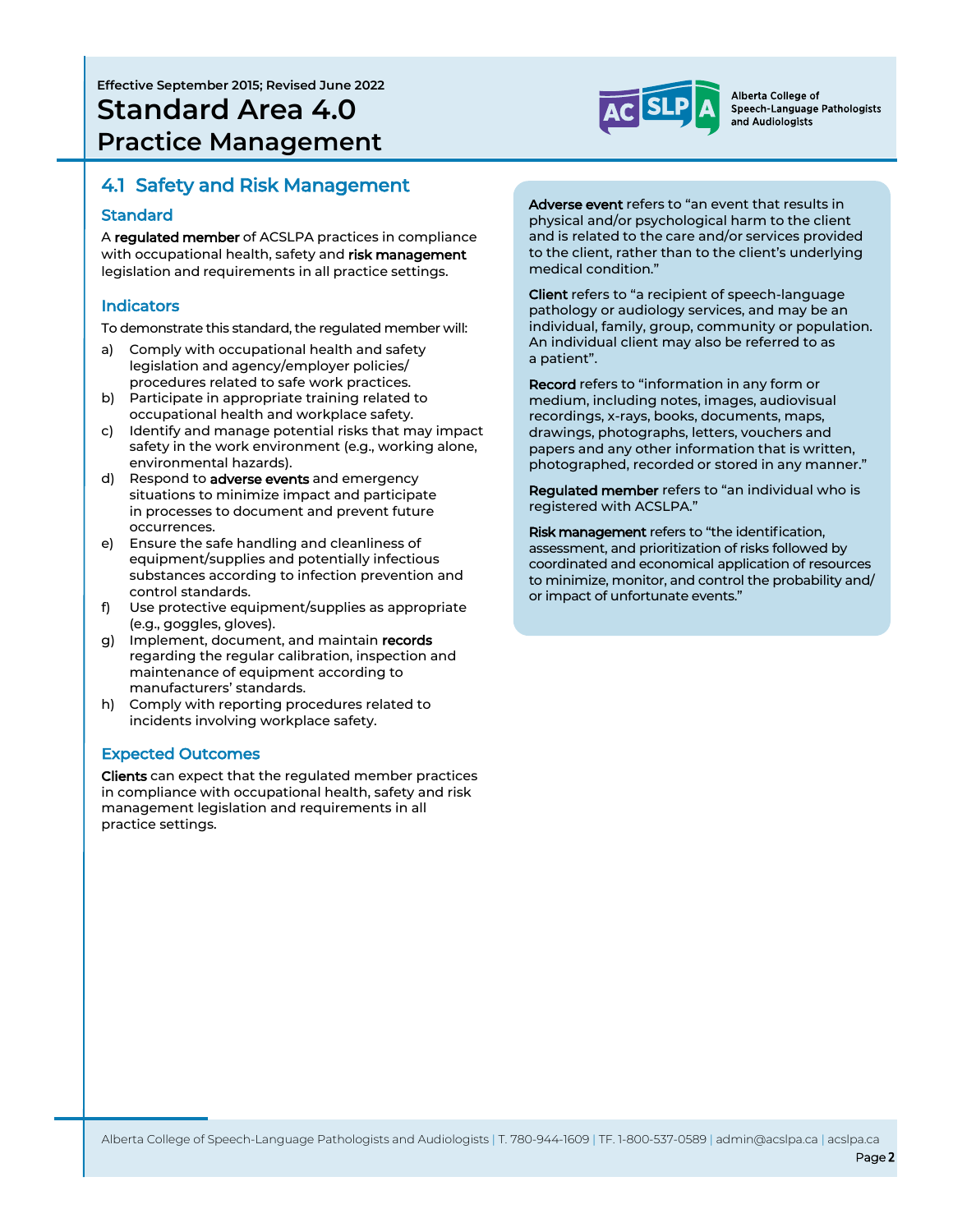**Effective September 2015; Revised June 2022 Standard Area 4.0 Practice Management**



Alberta College of Speech-Language Pathologists and Audiologists

### 4.2 Quality Improvement

#### Standard

A regulated member of ACSLPA participates in continuous quality improvement activities to promote the effectiveness and safety of service delivery.

#### **Indicators**

To demonstrate this standard, the regulated member will:

- a) Initiate and/or participate in program evaluation activities (e.g., satisfaction questionnaires, data gathering, analysis) to evaluate the effectiveness of new and/or ongoing services.
- b) Use the feedback obtained from quality improvement initiatives to continually improve service effectiveness and safety.

#### Expected Outcomes

Clients can expect that the regulated member participates in continuous quality improvement activities to promote effective and safe services.

Client refers to "a recipient of speech-language pathology or audiology services, and may be an individual, family, group, community or population. An individual client may also be referred to as a patient."

Quality improvement refers to "the combined and unceasing efforts …to make the changes that will lead to better client outcomes (health), better system performance (care) and better professional development."

Regulated member refers to "an individual who is registered with ACSLPA."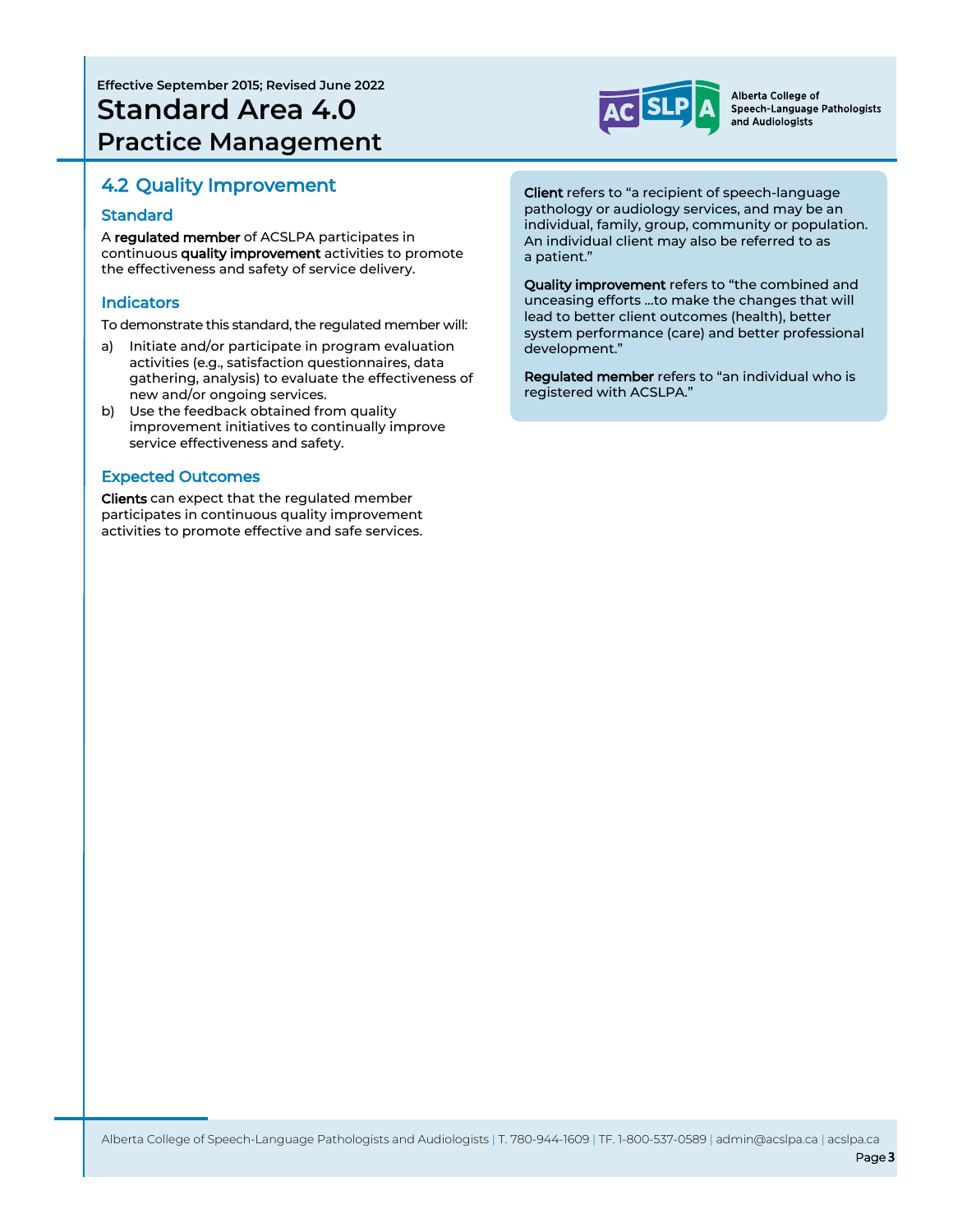**Effective June 2021; Revised June 2022**

# **Standard Area 4.0 Practice Management**

### 4.3 Documentation and Information Management

#### **Standard**

A regulated member of ACSLPA maintains clear, confidential, accurate, legible, timely and complete records, in compliance with legislation and regulatory requirements.

The fundamental expectation of documentation is that anyone reviewing a **client** record must be able to determine what care was provided, to whom it was provided, by whom and when the care was provided, why the care was provided, and any evaluation of the care that was provided.

#### **Indicators**

To demonstrate this standard, the regulated member:

- a) Maintain and disclose all documentation, correspondence, and records (e.g., paper based and electronic) in compliance with applicable legislation and regulatory requirements including confidentiality and privacy standards.
- b) Documents using language that is free of **bias** which might imply prejudicial beliefs or perpetuate assumptions regarding the individual(s) being written about.
- c) Record events, decisions, outcomes, etc. in chronological order.
- d) Include in the record:
	- i. Name and professional designation of the person documenting the information.
	- ii. Name and professional designation of the person taking professional responsibility for the work (if not the person who created the record).
	- iii. Names and titles of assisting professional service providers and assisting unregulated support personnel.
	- iv. First and last name of the client that the record pertains to, and a tracking number (if one is used). Client identification in the form of either a name or a tracking number should be included on each page of the record.
	- v. Date that procedures and records were completed.
	- vi. Time that procedures were completed, if clinically relevant.
	- vii. Notation of any change in therapist or support personnel.
	- viii.Notation of chart closure.
	- ix. Evidence of informed consent, whether that be a signed consent form or documentation of a conversation with the client regarding consent, and the resulting outcome.



Alberta College of Speech-Language Pathologists and Audiologists

- e) Include as part of documentation requirements:
	- i. Relevant case history information, including health, family, and social history.
	- ii. Presenting concern.
	- iii. Dates and entries related to any communication to or with the client, family and/or decision-makers, including missed or cancelled appointments, telephone, or electronic contact.
	- iv. Notation of any adverse or unusual events during the course of assessment or intervention.
	- v. **Assessment** findings (including screenings).
	- vi. Plan of care outlining intervention goals and strategies.
	- vii. Communications with referring providers and/ or care partners.
	- viii.Response to interventions and progress toward achieving goals documented in the plan of care.
	- ix. Recommendations.
	- x. Transition/discharge plans, including the reason for discharge.
	- xi. Referrals to other professionals, reports and correspondence from other professionals, equipment, and other services provided.
- f) Include sufficient detail in the record to allow the client to be managed by another speech-language pathologist or audiologist.
- g) For late entries, will include the current date and time, a notation that the entry is late, and the date and time of the events described in the late entry. Appropriate features of the electronic documentation system will be used, as required, to make corrections or late entries. In some situations, this may mean providing an additional entry that is dated for the day the correction is made, indicating which section of the record is being revised and why.
- h) Ensure that the software used for electronic documentation leaves an audit trail that can reveal who accessed the record, what changes were made, when, and by whom.
- Ensure that any abbreviations and acronyms used are written out in full, with the abbreviation in brackets the first time it is stated in any continuous document entry (i.e., a formal report would constitute one continuous document entry, as would daily chart notes). Subsequent use of the abbreviation in the continuous document is acceptable.
- j) Ensure that all correspondence (e.g., electronic communication, social media) and documentation is professionally written in compliance with applicable legislation and regulatory requirements.
- k) Avoid using social media as a means for communicating directly with clients due to privacy and confidentiality reasons.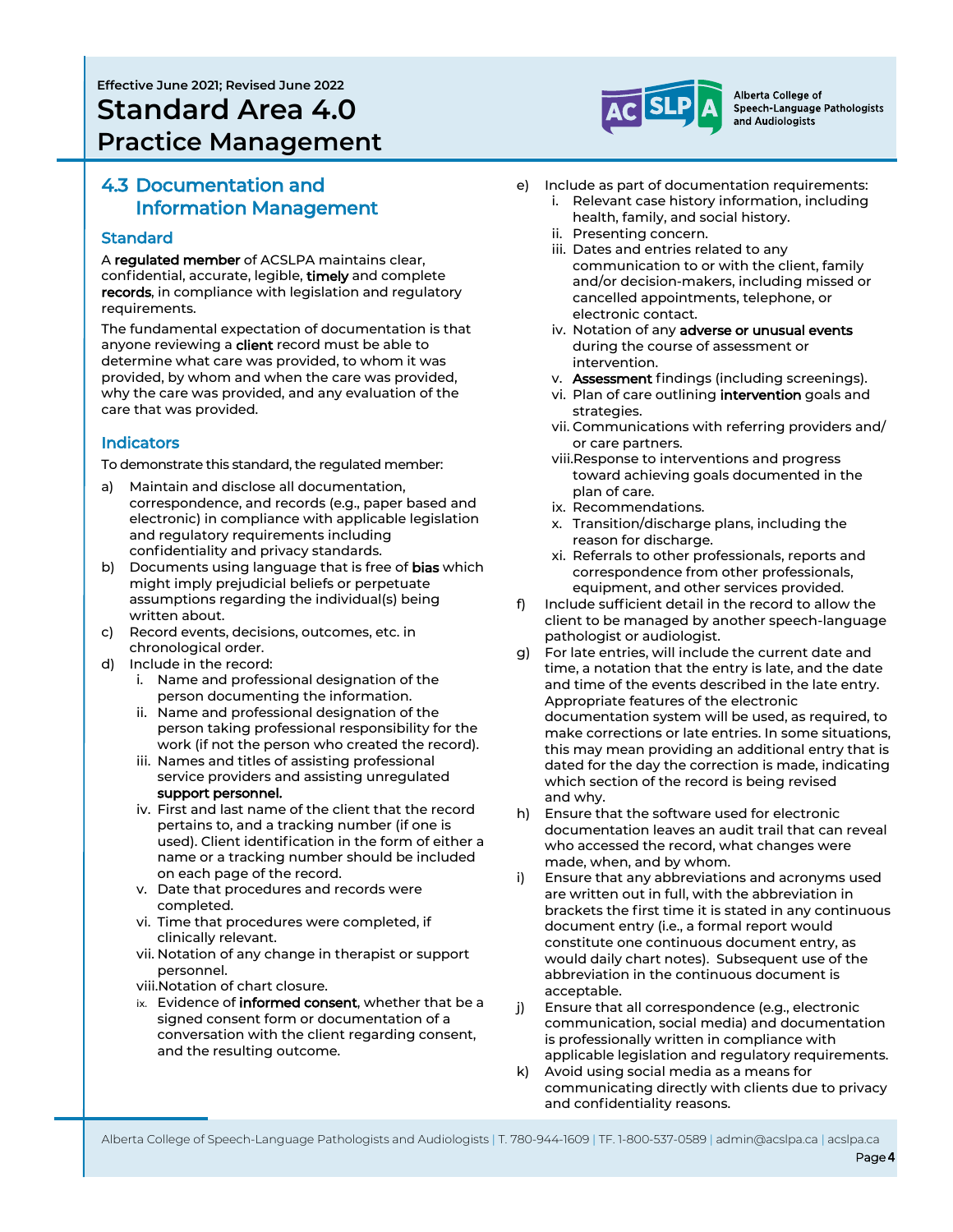

Alberta College of Speech-Language Pathologists and Audiologists

*continued from previous page …*

l) Secure all personal and health information contained in paper or electronic records, during use, while in storage or during transfer, through the appropriate use of administrative, physical, and technical mechanisms (e.g., passwords, encryption, locked file cabinets, etc.) to protect the

privacy of client information.

- m) Ensure the back-up of electronic records to ensure continuity of care in the event records are compromised.
- n) Access and disclose information only as needed and in compliance with relevant legislation.
- o) Make a reasonable effort to confirm that all professional correspondence is sent to the intended recipient.
- p) Retain or ensure access to copies of care pathways or protocols in addition to client records in circumstances where client care delivery and documentation is according to a protocol, or where charting by exception is employed.
- q) Maintain complete and accurate financial records for services rendered or products sold when working in private practice or non-publicly funded settings. Financial records must include:
	- i. Client name or identifier.
	- ii. Name and credentials of the professional, including the practice permit number.
	- iii. Date(s) on which the service was provided.
	- iv. Nature of the service provided (e.g., assessment, treatment, intervention, etc.).
	- v. Length of time required to provide the service.
	- vi. The actual fee charged and method of payment.
	- vii. Date payment was received and identity of the payer.
	- viii.Any balance owing.
- r) Amend records according to requirements outlined in the applicable privacy legislation.
	- i. If a correction is required, a separate notation in the record is made and the initial entry is left intact.
- s) Retain records according to the length of time specified by applicable legislation and regulatory requirements:
	- Adult records are retained for 11 years and 3 months since the date of last service.
	- Records for "persons under disability" are retained for three years and three months after the individual's death.
	- Records for minors are retained for 11 years and 3 months after the client turns 18.
	- Equipment service records should be maintained for 10 years from the date of the last entry.
	- The retention period for financial records required to determine tax obligations and entitlements as per the Canada Revenue Agency is six years.
- t) Retain records in a manner that allows the record to be retrieved and copied upon request, regardless of the medium used to create the record.
- u) Provide a copy of the complete clinical and financial record to the client or their authorized representative upon request and appropriate consent.
- v) Take action to prevent abandonment of records (e.g., when closing a practice).
- w) Dispose of records in a manner that maintains security and confidentiality of personal information.
- x) Maintain a log of destroyed files (either paper or electronic), which is kept indefinitely, that includes the following information:
	- i. Name of each client
	- ii. File number (if available)
	- iii. Last date of treatment
	- iv. Date that the record or file was destroyed.
- y) Be aware and inform employers, support personnel, and others of their professional obligations regarding documentation and record keeping.

#### Expected Outcomes

Clients can expect that their speech-language pathology and/or audiology records are clear, confidential, accurate, legible, complete and comply with applicable legislation and regulatory requirements.

*continued on next page ...* 

Alberta College of Speech-Language Pathologists and Audiologists | T. 780-944-1609 | TF. 1-800-537-0589 | admin@acslpa.ca | acslpa.ca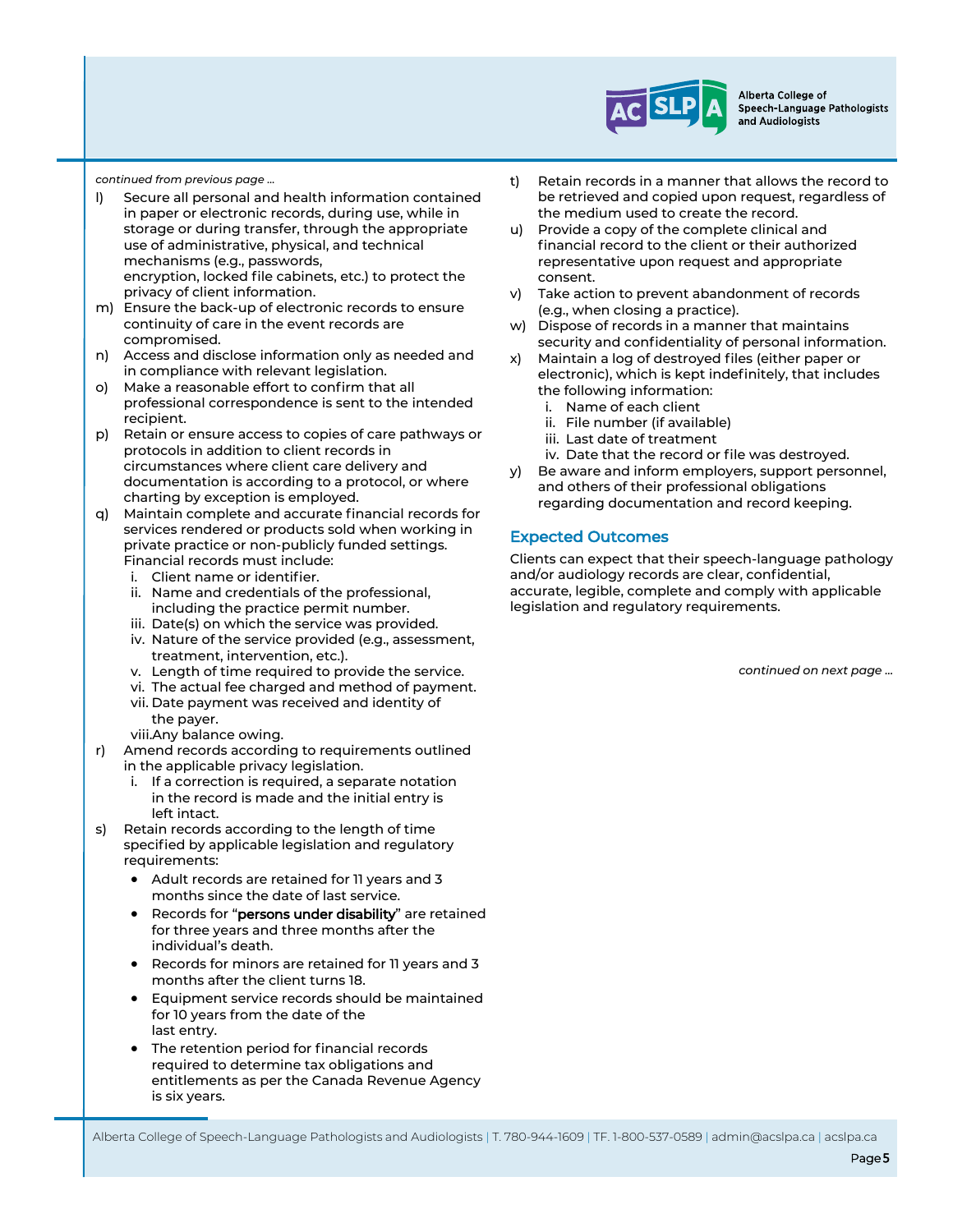

Alberta College of Speech-Language Pathologists and Audiologists

*continued from previous page …*

Adverse event refers to "an event that results in physical and/or psychological harm to the client and is related to the care and/or services provided to the client, rather than to the client's underlying medical condition."

Assessment refers to "the rehabilitation process for gathering in-depth information to identify the individual's strengths and needs related to body function, body structure, activity and participation, tounderstand the individual's goals and then to determine appropriate services and interventions basedon these. It is initiated when there are questions about a client's needs and how best to meet these needs. It includes both formal and informal measures ranging from administering standardized assessment tools to observing a client in a specific setting or listening to family concerns."

Bias refers to 'an implied or irrelevant evaluation of (an) individuals(s) which might imply prejudicial beliefs or perpetuate biased assumptions.

Client refers to "a recipient of speech-language pathology or audiology services, and may be an individual, family, group, community or population. An individual client may also be referred to as a patient."

Informed consent refers to when "a client gives consent to receive a proposed service following a process of decision-making leading to an informed choice. Valid consent may be either verbal or writtenunless otherwise required by institutional or provincial/territorial regulation. The client is provided withsufficient information, including the benefits and risks, and the possible alternatives to the proposed service, and the client understands this information. The client can withdraw informed consent at any time."

Intervention/intervention strategy refers to "an activity or set of activities aimed at modifying a process, course of action or sequence of events in order to change one or several of their characteristics, such as performance or expected outcome." In speech-language pathology and audiology, intervention is a term used to describe the various services provided to clients, including but not limited to individual and group treatment, counselling, home programming, caregiver training, devices, discharge planning, etc."

Professional services refer to "all actions and activities of a regulated member in the context of professional practice".

Record refers to "information in any form or medium, including notes, images, audiovisual recordings, x-rays, books, documents, maps, drawings, photographs, letters, vouchers and papers and any other information that is written, photographed, recorded or stored in any manner".

Requlated member refers to "an individual who is registered with ACSLPA."

Support personnel refers to "individuals providing services under the direct supervision of a speechlanguage pathologist and/or audiologist. This excludes teachers, volunteers and family members.

Timely refers to "coming early or at the right time; appropriate or adapted to the times of the occasion".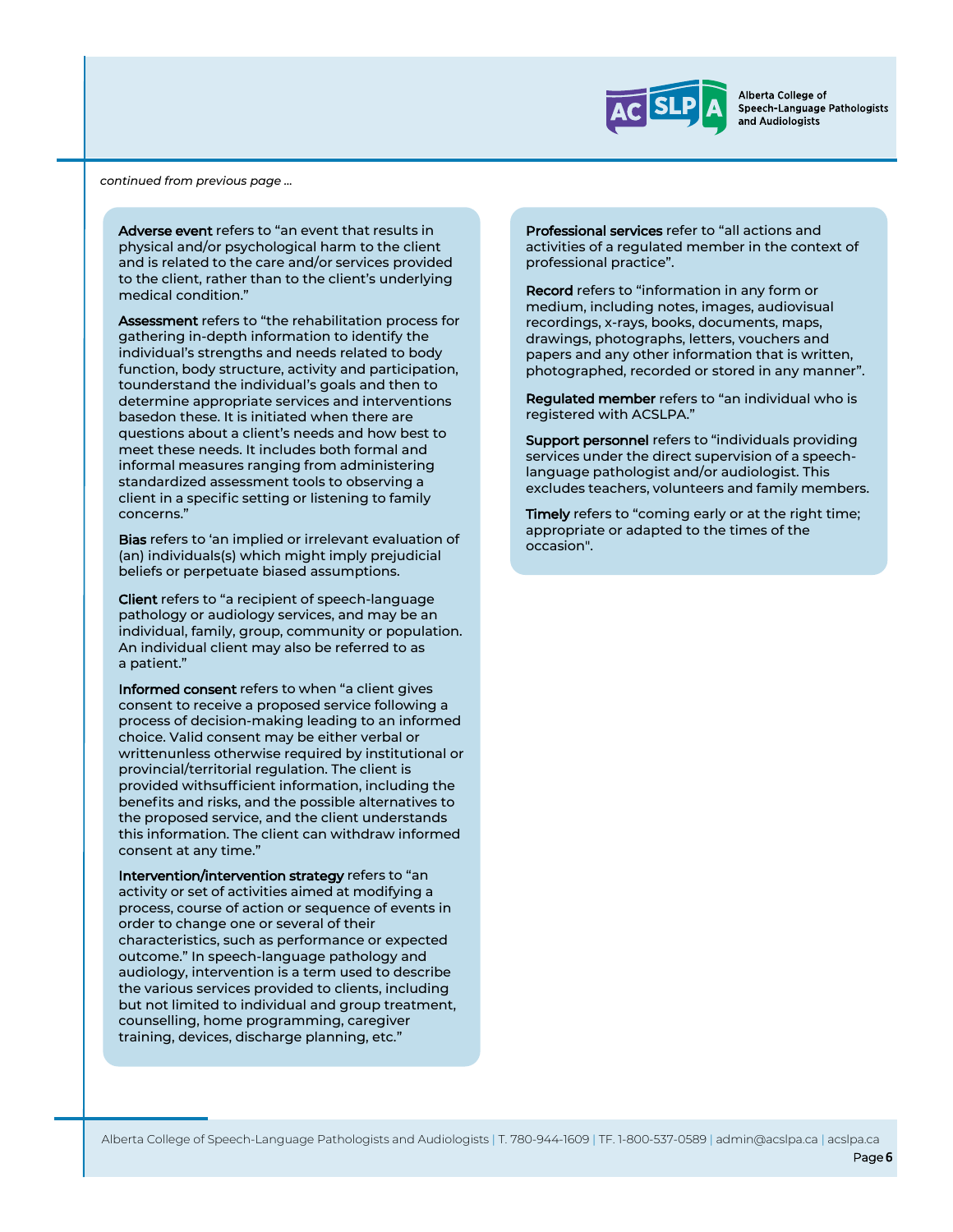Effective September 2021; Revised June 2022

# **Standard Area 4.0 Practice Management**



Alberta College of Speech-Language Pathologists and Audiologists

## 4.4 Clinical Supervision

#### **Standard**

This standard specifically refers to the clinical supervision of support personnel and/or speech-language pathology and audiology students in training, and/or speechlanguage pathologists and audiologists who require a period of supervised practice to meet a condition on their practice permit. Support personnel, students or speechlanguage pathologists and audiologists requiring supervised practice are named as appropriate in each indicator, and the term "supervisees" is used when an indicator addresses all three of these groups.

A regulated member of ACSLPA is responsible and accountable for services delivered by personnel under their direction and supervision (i.e., support personnel, speech-language pathology and audiology students in training, and speech-language pathologists and audiologists who require a period of supervised practice to meet a condition on their practice permit).

#### Indicators

To demonstrate this standard, the regulated member will:

- a) Provide pertinent information to the client regarding the supervisee's role and responsibilities and obtain client consent to receive services from the supervisee.
- b) Provide adequate on-the-job training and orientation to supervisees as it relates to the clinical and employment context.
- c) Optimize both client safety and outcomes by considering the following when assigning clinical activities to supervisees:
	- i. the competence and scope of practice of the supervisee,
	- ii. resources available to provide guidance, as required (e.g., policies, procedures, availability of senior staff to answer questions),
	- iii. the client's individual needs, and
	- iv. factors unique to the practice environment.
- d) Except as permitted by indicator e), refrain from assigning activities to support personnel that involve clinical interpretation. Activities that involve clinical interpretation include the following:
	- i. Interpretation of **assessment** findings,
	- ii. Initial discussion of clinical findings, treatment rationale, or prognosis with clients,
	- iii. Determination of treatment goals and procedures, including the independent planning, development, or modification of treatment plans,
	- iv. Completion and sign-off on formal clinical reports,
	- v. Selection of clients for referral to other professionals or agencies,
	- vi. Discharging clients from service,
	- vii. Approval of clinical content in public education materials.
- e) Provide a clearly documented algorithm or flowchart, to be used by support personnel when activities that have a component of clinical interpretation are assigned to them. The regulated member will only develop algorithms or flowcharts for use by support personnel when risk to clients regarding a particular activity has been adequately assessed and it has been determined that the risk can be adequately managed through use of a documented decisionmaking tool. The regulated member will instruct support personnel on the use of flowchart or algorithm and will monitor their competence.
- Comply with applicable legislation and standards of practice regarding assignment and supervision of restricted activities to supervisees.
- g) Determine the amount of both direct and/or indirect supervision that is required for supervisees under one's direction and supervision. The regulated member should have sound rationale to support these decisions and should be able to articulate this rationale as required.
- h) Monitor the services provided by supervisees on a regular, consistent basis, including client outcomes, modifying and/or reassigning service delivery as determined by clients' needs.
- i) Be available for consultation to the supervisee through some mode of communication or develop a plan for supervision coverage when they are not available (e.g., the plan might include speaking to another regulated member to obtain direction, ceasing the activity, changing activities).
- j) Inform employers and clients within a reasonable timeframe of the need to discontinue services provided by the supervisee when the SLP/audiologist is not available to provide required supervision and a coverage plan or replacement supervisor is not available (e.g., extended absence, resignation).
- k) Maintains responsibility and accountability for supervisees and for the support personnel to whom the supervisees assign activities.
- l) Inform the appropriate employer/manager/agency if there are supervisee performance or safety concerns.
- m) Refrain from entering into an employment agreement whereby they clinically supervise the person who employs them (whether in a paid or volunteer capacity).

#### Expected Outcomes

Speech-language and audiology services are delivered in a safe and competent manner by supervisees whose activities are assigned, monitored, and evaluated by a regulated ACSLPA member. Clients are informed of the roles and responsibilities of the personnel providing them with speech-language and audiology services.

*continued on next page …*

Alberta College of Speech-Language Pathologists and Audiologists | T. 780-944-1609 | TF. 1-800-537-0589 | admin@acslpa.ca | acslpa.ca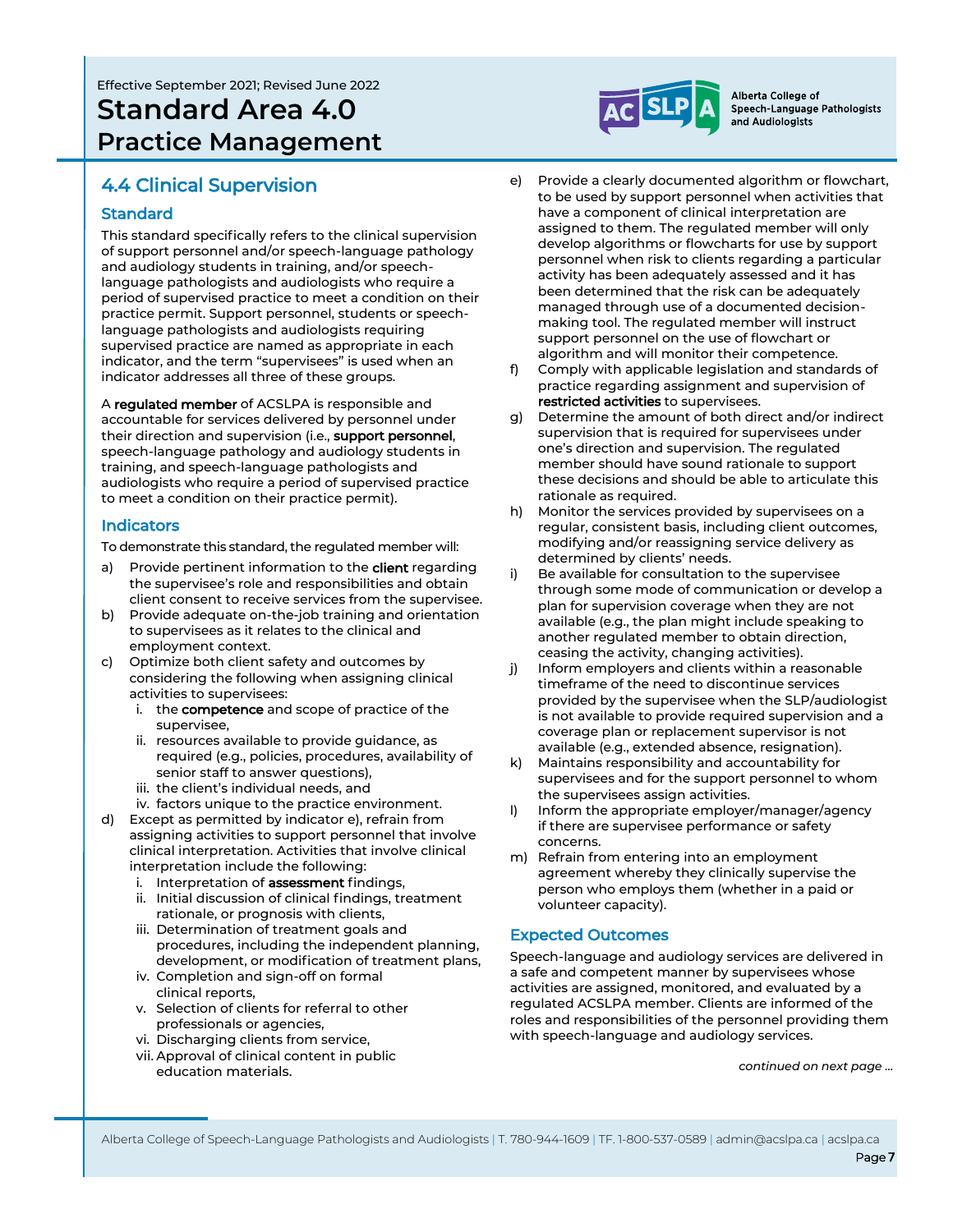# **Standard Area 4.0 Practice Management**



Alberta College of Speech-Language Pathologists and Audiologists

*continued from previous page …*

Assessment refers to "the rehabilitation process for gathering in-depth information to identify the individual's strengths and needs related to body function, body structure, activity and participation, tounderstand the individual's goals and then to determine appropriate services and interventions basedon these. It is initiated when there are questions about a client's needs and how best to meet these needs. It includes both formal and informal measures ranging from administering standardized assessment tools to observing a client in a specific setting or listening to family concerns."

Client refers to "a recipient of speech-language pathology or audiology services, and may be an individual, family, group, community or population. An individual client may also be referred to as a patient."

Competence/competent/competency refers to "the combined knowledge, skills, attitudes and judgment required to provide professional services".

Regulated member refers to "an individual who is registered with ACSLPA."

Restricted activities refer to "procedures or services that pose significant risk and require a high level of professional competence to be performed safely. Restricted activities may only be performed by persons authorized by their regulatory College to do so."

Restricted activities for SLPs include to:

- Insert air or gas under pressure into the ear canal,
- Insert or remove instruments or devices beyond the point in the nasal passages where they normally narrow,
- Insert or remove instruments or devices beyond the pharynx,
- Insert or remove instruments or devices into an artificial opening into the body, and
- Administer diagnostic imaging contrast agents.

Restricted activities for audiologists include to:

- Insert air or gas under pressure into the ear canal,
- Insert or remove instruments, devices, fingers or hands beyond the cartilaginous portion of the ear canal, and
- Insert a substance that subsequently solidifies into the ear canal."

Supervisee refers to "support personnel or students in speech-language pathology or audiology whose clinical work is under the supervision of a regulated ACSLPA member."

Support personnel refers to "individuals providing services under the direct supervision of a speechlanguage pathologist and/or audiologist. This excludes teachers, volunteers and family members."

Alberta College of Speech-Language Pathologists and Audiologists | T. 780-944-1609 | TF. 1-800-537-0589 | admin@acslpa.ca | acslpa.ca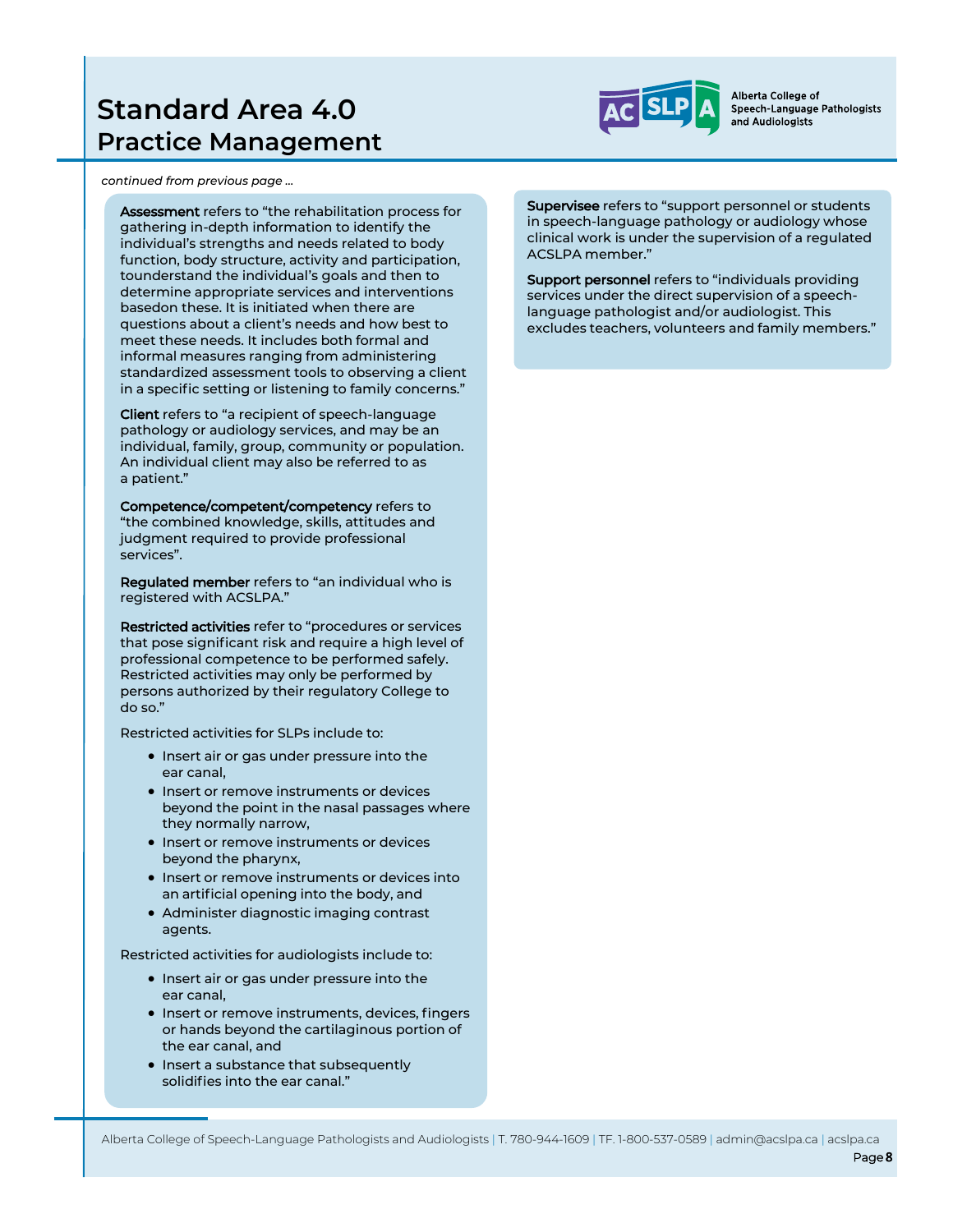**Effective September 2015; Revised June 2022**

# **Standard Area 4.0 Practice Management**



Alberta College of Speech-Language Pathologists and Audiologists

### 4.5 Advertising and Promotional Communications

#### **Standard**

A regulated member of ACSLPA ensures that advertising and promotional communications are truthful, accurate, and verifiable.

#### Indicators

To demonstrate this standard, the regulated member will:

- a) Limit themselves to advertising and promotional communications that are relevant to the scope of practice of their profession.
- b) Ensure that their advertising and promotional communications are a factual and accurate description of the products/services offered.
- c) Refrain from guaranteeing the success or superiority of a product/service unless the claim is supported by evidence.
- d) Refrain from discrediting or diminishing the skills of other providers or the services of other clinics or facilities.

#### Expected Outcomes

Clients can expect that advertising and promotional communications are truthful, accurate, and assist them in making informed choices.

#### Advertising and promotional communications are

intended for potential users of a product or service, with the intent of informing or influencing those who receive them.

Client refers to "a recipient of speech-language pathology or audiology services, and may be an individual, family, group, community or population. An individual client may also be referred to as a patient."

Regulated member refers to "an individual who is registered with ACSLPA."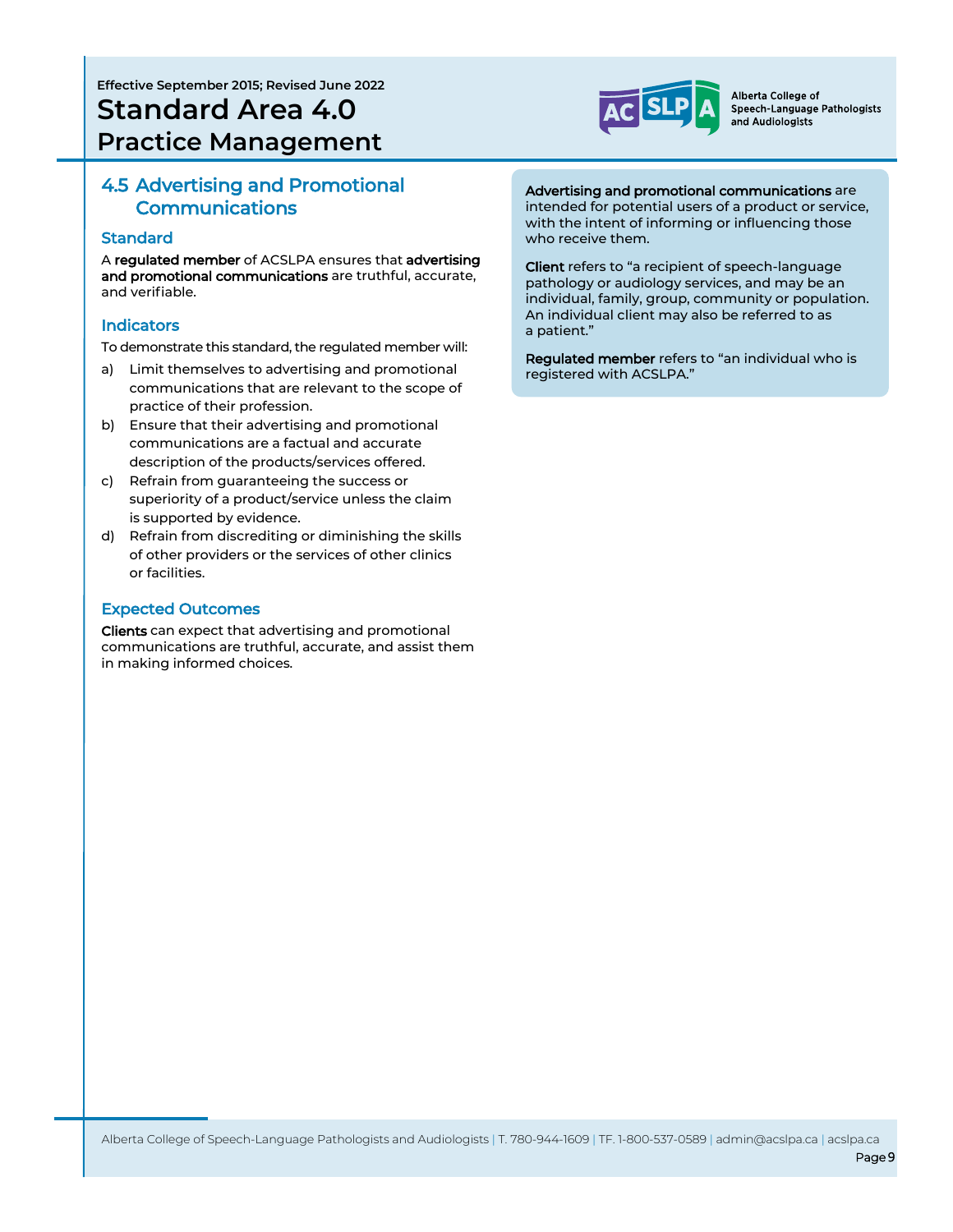**Effective September 2015; Revised June 2022**

# **Standard Area 4.0 Practice Management**



Alberta College of Speech-Language Pathologists and Audiologists

### 4.6 Human Resources Management

This standard is applicable to regulated members who are responsible for the management of employees.

#### **Standard**

A regulated member of ACSLPA, who is *responsible for the management of employees*, ensures the appropriate management of human resources to support competent safe, inclusive, and effective service delivery.

#### Indicators

To demonstrate this standard, the regulated member will:

- a) Recruit and employ staff with the appropriate qualifications, education, and registration to support competent service delivery.
- b) Ensure that appropriate administrative policies, procedures, and documents are in place and implemented to support effective human resources management and an inclusive workplace (e.g., job descriptions and contracts, orientation procedures, periodic performance review, human resources policies).
- c) Demonstrate principles of inclusive supervision (i.e., recognizing that supervisees can contribute effectively regardless of differences from the dominant culture or their culturally and linguistically diverse status).
- d) Ensure clinical policies, procedures and training opportunities are in place and implemented to ensure competent, safe, inclusive, and effective service delivery, within available resources.

#### Expected Outcomes

Clients can expect that the appropriate management of human resources is in place to support competent, safe, inclusive, and effective service delivery.

Client refers to "a recipient of speech-language pathology or audiology services, and may be an individual, family, group, community or population. An individual client may also be referred to as a patient".

Competence/competent/competency refers to "the combined knowledge, skills, attitudes and judgment required to provide professional services."

Inclusive care involves "creating an atmosphere in which all people feel valued and respected and where equal access to opportunities and resources are provided to people who might otherwise be excluded or marginalized."

Regulated member refers to "an individual who is registered with ACSLPA."